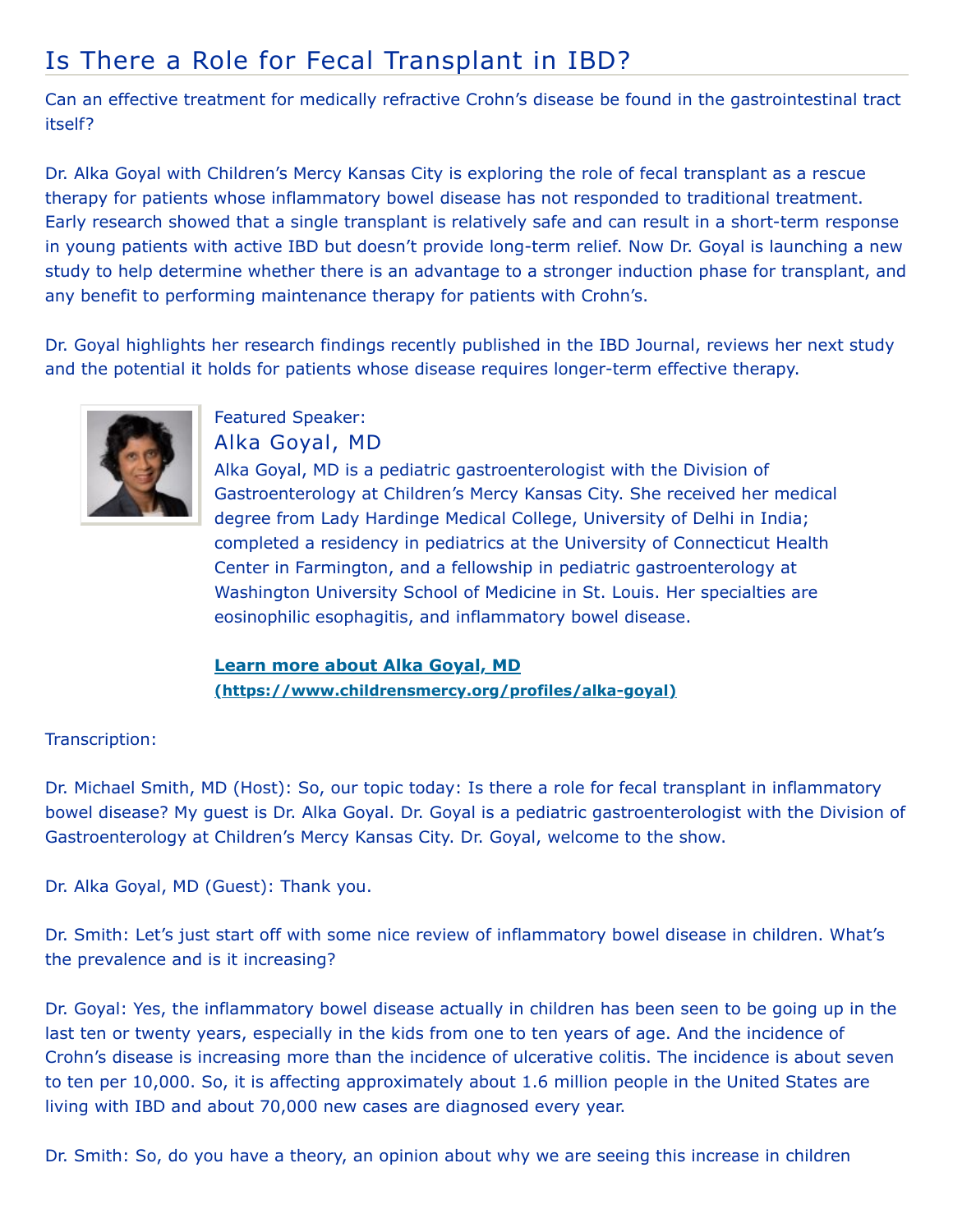especially in that age range I think you said one to ten? Any thoughts on that?

Dr. Goyal: We are not quite sure because in the younger age group, we feel that genetics plays a strong role and genetics have not changed but what we do observe is that it is the industrialization and foods that may be playing a role, so a few years back children used to have far more gastrointestinal infections and now the incidence of those infections have gone down. So, it is possible that the immune system does not get an opportunity to mature as they see these infections and there is a natural maturation process. That probably has been hampered by excess of hygiene. The second factor, sorry.

Dr. Smith: No, I was just going to mention that's what I think we are now calling the hygiene hypothesis, right. We are a little over sterilized, right?

Dr. Goyal: We are over sterilized. So, it is – I think it does affect the maturation process of the immune system. And I think that is a very major role of environment. We do not understand all the environmental factors, but I think our gut microbiome plays a major role in the pathogenesis of this condition. And what are the things that affect the microbiome include the food that we eat. Nowadays, we are all into the fast age, we eat more processed foods, we eat fast food and several substances used in food processing and food additives, they do affect the barrier function of our epithelial lining of the intestinal mucosa. And it also affects the gut microbiome. So, I think we are seeing a more aggressive type of bacteria in our bowels and these foods are also affecting the epithelial integrity and the barrier function of the bowel, which makes us more vulnerable to developing these conditions.

Dr. Smith: So, let's move this now into this discussion, Dr. Goyal, into treatment. How difficult is it to treat say Crohn's disease in a pediatric population?

Dr. Goyal: It is I think in today's day where we have access to some very good drugs, the majority of the kids live a very decent life, but there are a few, so it's like a Bell curve so there are some kids on the very mild side of the curve which don't need too much therapy and there are some about I would say 10% who are very severe and our medications just don't help them enough. But the majority of the patients fall in the middle which I would say are about 70-80% of our patients who do well on medications. These medications are helpful in treatment, but they do not cure this disease. And many of these medications, one of the biggest problems we are facing is that they may work for a few months and a few years but then they stop working for a child. So, that's where we run into problems.

Dr. Smith: So that then brings up this interesting topic now, right, fecal transplant. I think we have seen it in the news a little bit, there is some excitement around fecal transplant in inflammatory bowel disease. So, tell us a little bit about what fecal transplant is. How does it work? And at this point, who is it reserved for?

Dr. Goyal: Okay, so the role of fecal transplant in treatment of inflammatory bowel disease still needs to be established. I think let's start from this track. So, fecal transplant as a therapy was found to be very good for a condition called recurrent clostridium difficile infection and this infection is associated with dysbiosis which means that the balance between good and bad bacteria is disturbed and when these patients keep getting antibiotics, they do not get better. So, when they get a fecal transplant, they have an 80-90% chance of getting cured which usually lasts for a long time, mostly lifetime. And with this thought, we started thinking well, there is a similarity between recurrent C. diff and IBD because even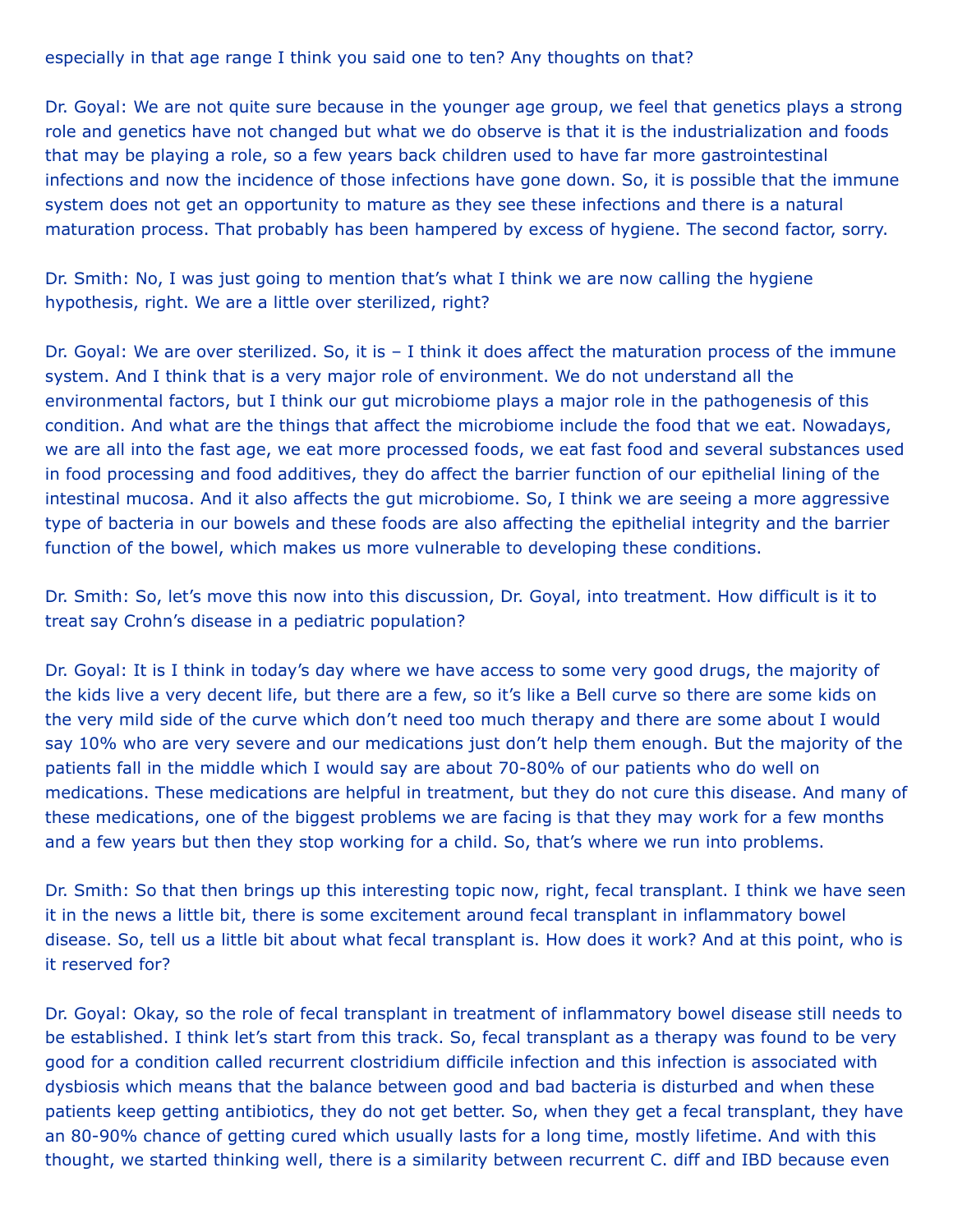in inflammatory bowel diseases, many studies have shown that there is a disturbance in the balance between good and bad bacteria as well as there is a decrease in the diversity of the type of bacteria we are seeing in the bowels of these patients with inflammatory bowel disease.

And what we have not quite understood is whether this is the cause or effect of having inflammatory bowel disease. So, if say a disturbed bacterial balance was the cause of inflammatory bowel disease; then doing a fecal transplant would be like curative, right? Because we are treating that disturbed balance. But what we are observing as we are doing these fecal transplants in patients with IBD, unlike C. diff where once you do the fecal transplant their balance gets corrected probably for life. But in inflammatory bowel disease, initially, there is an improvement in the fecal diversity of these microorganisms and the dysbiosis, but it doesn't last forever. So, it usually wears off anytime between four to twelve weeks maybe six months at the most and then these patients have a relapse of their inflammatory bowel disease. So, at present, the studies are focused more towards giving a more intensive fecal transplant so instead of a single transplant, they would do a more – they would do a series of multiple transplants up front and those who are responding maybe needing this as a maintenance therapy, not just a one-time therapy. And that part has not yet been studied whether this is safe for patients or whether this will really help in curing their disease. Having said that, I would say that there probably will be a role of fecal transplant in some patients with inflammatory bowel disease, but not necessarily as the only treatment. It probably will have a role in an ancillary treatment for IBD.

Dr. Smith: Now a lot of what you just discussed, is that coming from the initial study that you did Dr. Goyal and I think that's going to be published soon in the IBD Journal, right? Is that so your own study you found some of this information.

Dr. Goyal: It did get published yes.

Dr. Smith: It was published. Okay, so where do you want to go next then with this? Are you going to look into whether this is a one-time therapy, is this something that's going to be maintenance, is that kind of the next step?

Dr. Goyal: No actually we are looking into doing a study with maintenance therapy so, at present, there is not much going on in terms of studies for Crohn's disease. So, we decided to look more into the treatment of Crohn's disease using fecal transplant and our protocol is under IRB's review and this will include induction and maintenance therapy for patients with Crohn's disease and we will be running a placebo trial in which some patients will get the actual fecal transplant whereas others will get a placebo enema, or a placebo transplant. And then neither us or the patients will know what they are getting so we will then have a head to head comparison between these two groups to understand whether it is effective for Crohn's disease and if maintenance therapy works or not.

Dr. Smith: Okay and so the only therapy here though is the fecal transplant. There is no other medications being used.

Dr. Goyal: That's not true. We would be keeping them on - so basically the study we will do will be on patients who are on standard medical therapies since fecal transplant is not an established treatment. We cannot just do a fecal transplant, that would be unethical. So, these patients would be the ones who were flaring despite being on standard medical therapy and are required to have a colonoscopy